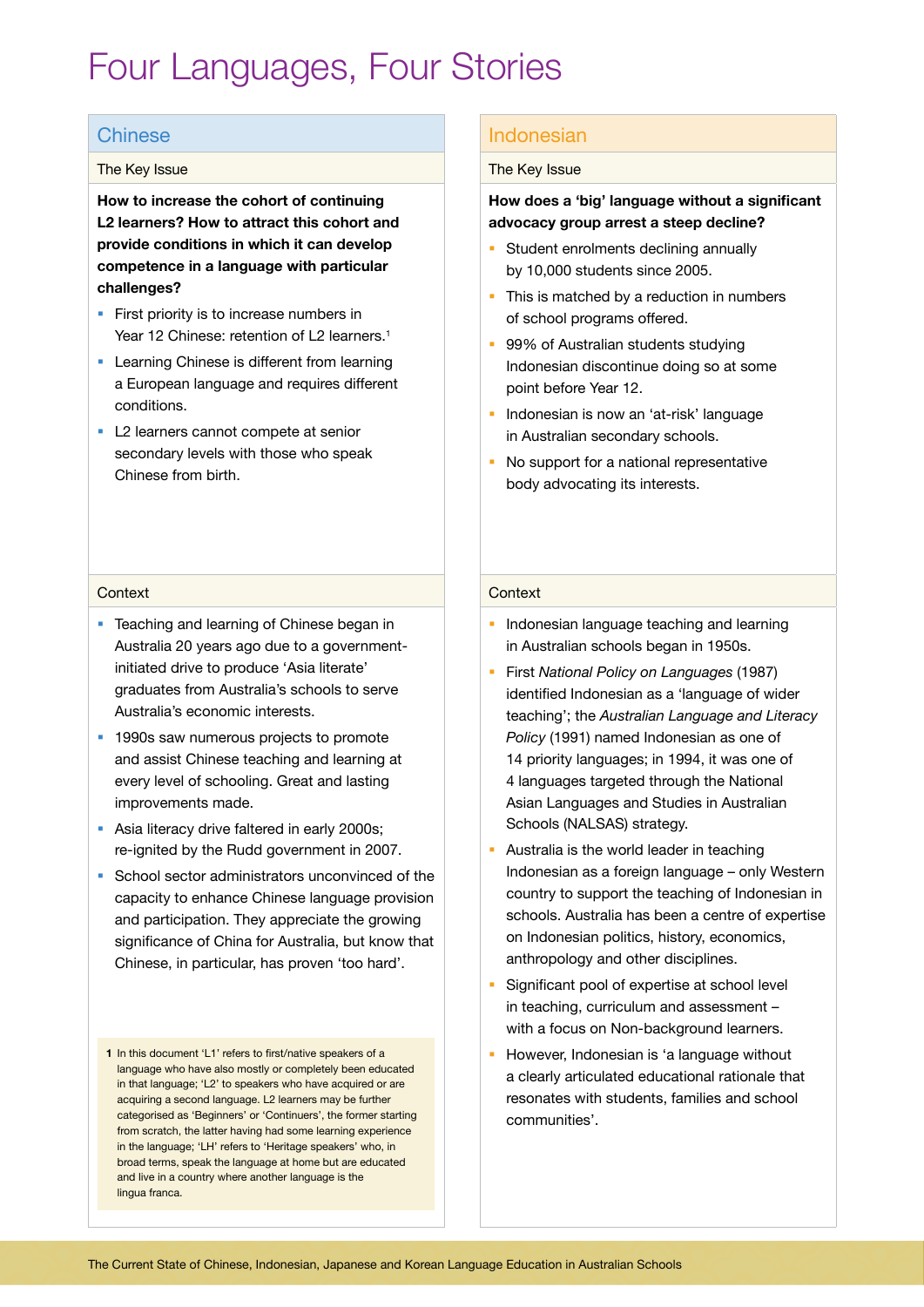

# Japanese

#### The Key Issue

# **How does a 'big' language capitalise on its strengths while addressing issues which have led to its decline?**

- **Student enrolment in Japanese has fallen** significantly over the last decade, particularly at the primary level.
- Serious questions about the role and nature of primary school Japanese programs.
- Need to consolidate and strengthen the overall quality that has been achieved.
- Need for different pathways and courses at the secondary level to respond to changes to the student cohort.
- Significant disincentives for LH and L2 learners to continue studying Japanese in Year 12 in some states and territories.

#### **Context**

- **Japanese teaching in schools commenced** in the early 20th century and was revived post– WW2 due to growing economic ties with Japan, and supported by increased interpersonal links and interest in Japan's cultural heritage.
- In 1970–80s, a series of Japanese textbooks produced by a national project consolidated teaching nationally and established Australia as a world leader in Japanese language teaching in schools.
- 1980s and 1990s saw a massive growth in the teaching of Japanese in the tertiary and then secondary sectors, as well as its widespread introduction in primary schools.
- By 2000, Japanese had become the most widely taught language in Australian schools and universities.
- In the early to middle years of the last decade enrolments began to decline, especially at primary level, but also in secondary school programs.
- **Japanese remains the most widely taught second** language with a strong core infrastructure but curriculum, resources and teacher skills now require upgrading and renewal.
- The rationale for teaching and learning Japanese needs updating and reaffirmation.

# Korean

#### The Key Issue

# **What conditions will allow a 'small' language to grow?**

- Korean has been a priority language for Australian schools for 20 years.
- However, only 49 of the 9,562 Australian schools offer Korean, nine of these as part of International Baccalaureate courses for international first language (L1) students.
- There are 69 teachers of Korean across Australia.
- Student enrolment in Korean around 1% of student enrolment in Japanese.
- P Year 12 enrolment mostly L1 speakers.
- No provision for Heritage (LH) learners at Year 12.

#### **Context**

- Korean is spoken by 80 million people, including 6 million Korean expatriates – it is the 11th most commonly spoken language in the world. It is the first language of 150,000 people living in Australia.
- Korean first gained recognition in Australian language policy in the late 1980s – the *National Policy on Languages* (1987), NSW State *Language Policy* (1988), and governmentcommissioned reports such as the 'Garnaut Report' (*Australia and Northeast Asian Ascendancy*, 1989).
- Korean curriculum and syllabus documents developed through the National Korean Curriculum Project.
- Australian schools began teaching Korean in NSW, ACT, then Vic in 1990s; mid-1990s saw significant curriculum and delivery projects such as Korean using Technology (NSW DET) undertaken, while tertiary and secondary Korean programs were supported by the National Korean Studies Centre (now defunct).
- **15 years of development stages summarised** by Korean language specialists as 'honeymoon, adjustment, and fight-for-survival periods'.
- Current state of Korean language in schools gives cause for concern.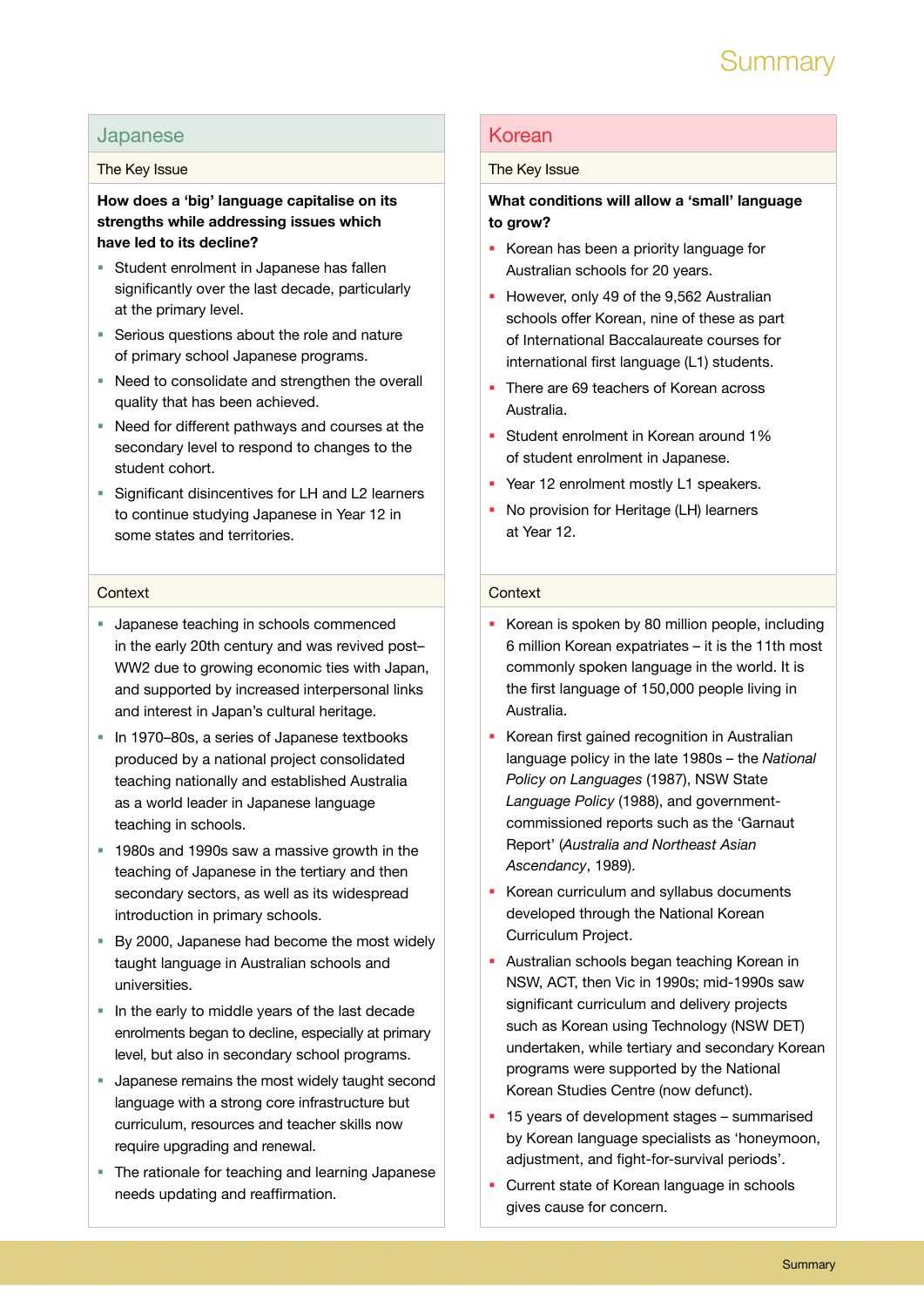# Chinese

#### **Students**

**Enrolled in all programs:** 2000: 78,765 2008: 92,931

**Enrolled at Year 12:** 2000: 2,935 2008: 5,256

**Student attrition by Year 12:** 94% of L2 learners

**Current source of growth:** L1 learners from China, Chinese-speaking countries and Australia

**Intervention target group:** L2 and Heritage (LH) learners

#### Programs

**Number of schools offering programs:** 2000: 569 2008: estimated to be 380+

**Quality:** concerns in primary sector; inadequate provision for L2 and LH learners in senior secondary

#### **Teachers**

**Background:** 90% L1 speakers, mostly from China

**Availability:** varied according to geographic location; L2 teachers generally keenly sought after by schools

**Teacher education programs:** require renewal and tailoring for different teacher cohorts

## Recommendations

- **1** An Australian Centre for Chinese Language Education be established.
- **2** Standards of language proficiency and pedagogy for teachers of Chinese be developed.
- **3** Survey teachers of Chinese and develop recruitment and workforce plans.
- **4** Education authorities create three streams of Chinese learning that are recognised nationally; time spent learning Chinese in all programs be extended; decisions made about the definition and support of Chinese classes at primary level; innovative programs be initiated to permit seriously concentrated periods of time spent on Chinese language learning.

# Indonesian

## **Students**

**Enrolled in all programs:** 2000: 265,356 2008: 191,316 **Enrolled at Year 12:** 2000: 2,089 2008: 1,311 **Student attrition by Year 12:** 99% of all learners **Current source of growth:** no apparent growth **Intervention target group:** L2 learners

#### Programs

**Number of schools offering programs:** 2000: 1,795 2008: reported to have declined by around 40%

**Quality:** concerns in primary sector; unknown in secondary sector

## **Teachers**

**Background:** 95% Australian-born L2 speakers

**Availability:** contradictory reports of oversupply and undersupply

**Teacher education programs:** require renewal and tailoring for L2 cohort

#### Recommendations

- **1** An Indonesian Language Education in Schools Working Party be established to develop a detailed action plan specific to Indonesian language for the next 3–5 year period including renewal of the rationale for Indonesian in schools.
- **2** An intervention strategy targeted at upper primary and junior secondary Indonesian be designed and implemented to increase retention of students into senior secondary years.
- **3** Students' motivation in continuing or abandoning study of Indonesian be investigated, along with the supply of and demand for teachers of Indonesian, and the nature of primary Indonesian programs.